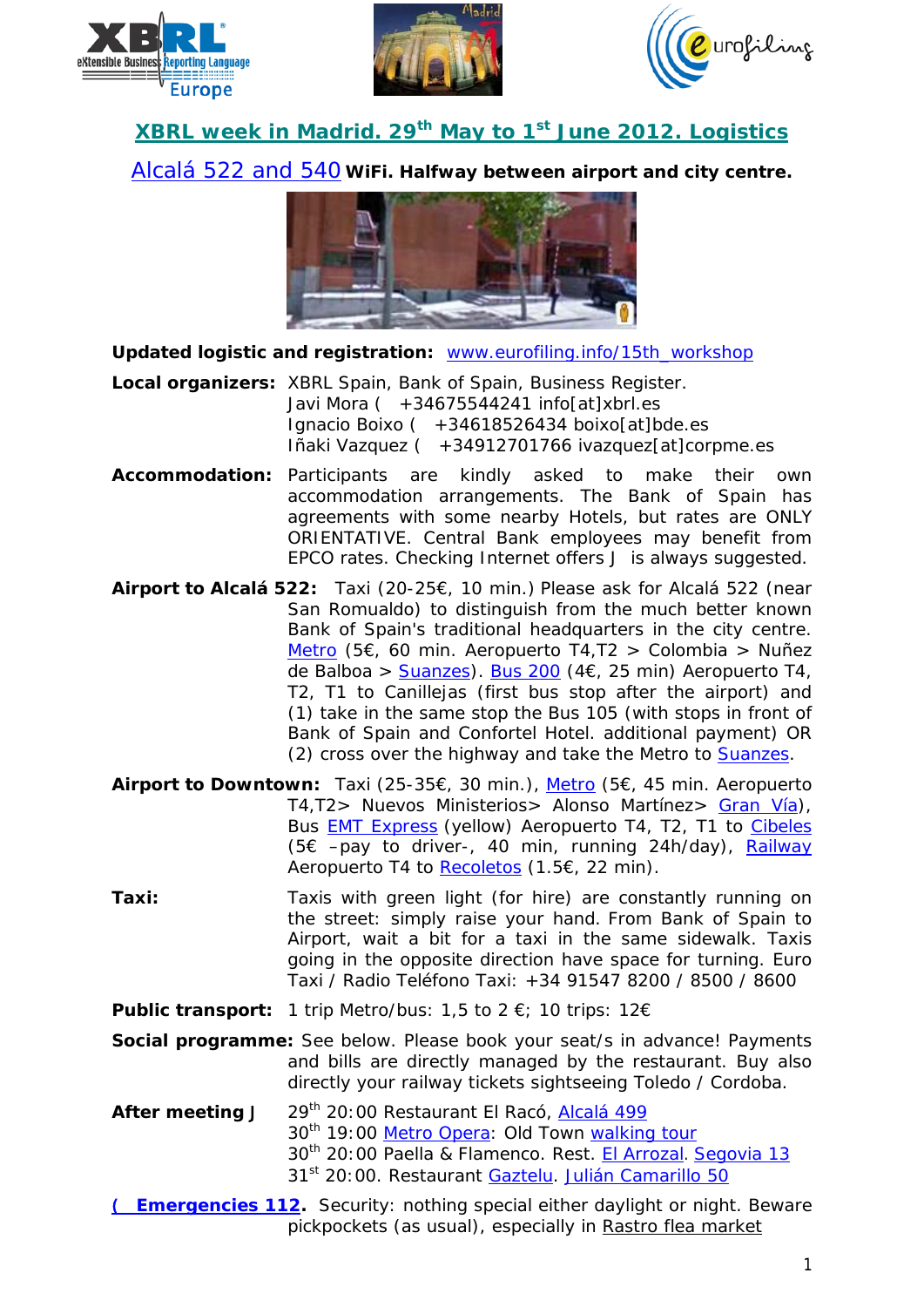





# **Weekend in Madrid: 1st - 3rd June 2012**

## **Friday afternoon: [Toledo,](http://whc.unesco.org/en/list/379) the city of the three religions**



Successively a Roman municipium, the capital of the Visigothic Kingdom, a fortress of the Emirate of Cordoba, an outpost of the Christian kingdoms fighting the Moors and, in the 16th century, the temporary seat of supreme power under Charles V, Toledo is the repository of more than 2,000 years of history. Its masterpieces are the product of heterogeneous civilizations in an environment where the existence of three major religions – Judaism, Christianity and Islam – was a major factor. *World Heritage*

[Madrid Puerta de Atocha \(19,10 €\)](http://www.renfe.com/EN/viajeros/index.html) Go 15:50>16:23, return 19:25>19:58

## **Saturday: [Cordoba,](http://whc.unesco.org/en/list/313) the splendour of the Umayyads**



In 756 the Caliph of Damascus set up his court at Cordoba and laid the foundations for the most glorious period of the city's history. He began building the Great Mosque, on the site of a Roman temple of Janus. Cordoba became the centre of a great realm renowned for its artistic and intellectual predominance and its liberal toleration of other religions, but the Caliphate collapsed after the bitter civil war of 1009-31, and only the Great Mosque survived as a symbol of its achievements. *World heritage*.

[Madrid Puerta de Atocha \(109,45 €\)](http://www.renfe.com/EN/viajeros/index.html) Go 09:35>11:25, return 18:29>20:15

### **Sunday: Madrid, the [Rastro](http://www.gomadrid.com/sights/rastro.html) Flea Market**



"El Rastro" is held from 9am to 3pm in the historic centre of Madrid every Sunday, attracting as many locals as tourists, and offering a variety of products both new and old. Said to be the largest flea market in Europe with up to 3500 different stalls, it extends through several streets in one of the city's oldest working-class neighborhoods. Established in the Middle Ages, its hub is the Plaza de Cascorro and sprawls downhill towards the river.

*Walking tour and taverns.* Meeting point: [Metro Puerta de Toledo,](http://g.co/maps/gubb4) 11:00 am

**Madrid [Golden Mile:](http://g.co/maps/wgzpa)** Prado Museum, one of the world's greatest art galleries, the Thyssen-Bornemisza Museum that go from the earliest Dutch masters to the most avant-garde trends, Caixaforum exhibition hall, and the Reina Sofía National Art Centre -contemporary art- with works by Picasso, Joan Miró, Salvador Dalí and Juan Gris among others. *No guide needed*

**Shopping in Madrid:** [Fuencarral/GranVia/Preciados/Arenal](http://g.co/maps/ctfvh) & [Serrano](http://g.co/maps/4r4cg)

#### **World Heritage sites recommended:**

The route of the Conquerors: [Cáceres,](http://whc.unesco.org/en/list/384) [Mérida,](http://whc.unesco.org/en/list/664) [Guadalupe](http://whc.unesco.org/en/list/665) *(route by car)* Al Andalus: [Cordoba,](http://whc.unesco.org/en/list/313) [Granada,](http://whc.unesco.org/en/list/314) [Seville](http://whc.unesco.org/en/list/383) [Barcelona:](http://whc.unesco.org/en/list/320) 2h30' [railway](http://www.renfe.com/EN/viajeros/index.html) Around Madrid: [Segovia,](http://whc.unesco.org/en/list/311) [El Escorial,](http://whc.unesco.org/en/list/318) [Alcalá de Henares,](http://whc.unesco.org/en/list/876) [Aranjuez](http://whc.unesco.org/en/list/1044)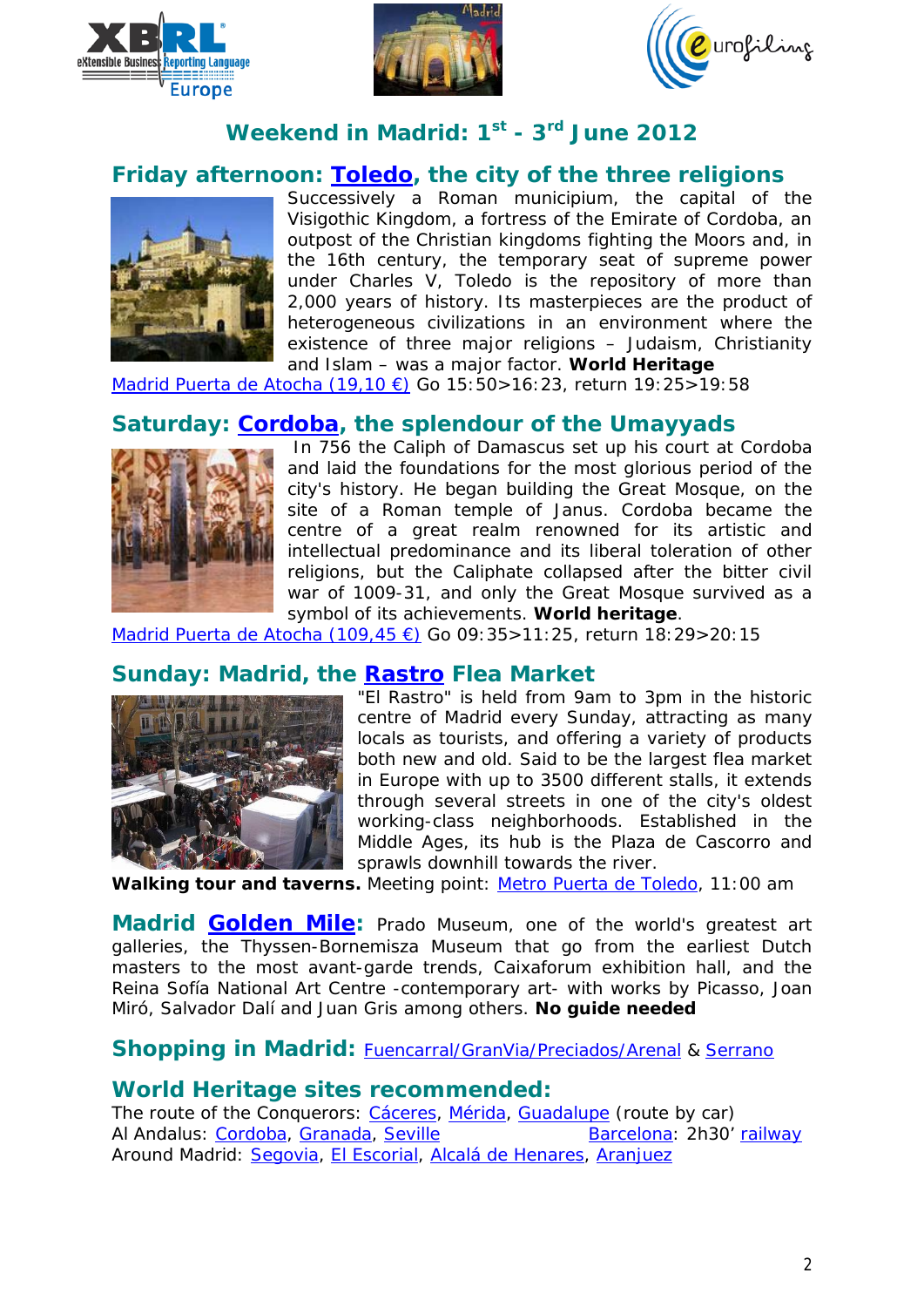





# **Venue:** [Alcalá 522, Alcalá 540](http://maps.google.co.uk/maps?q=alcala+522,+madrid&hl=en&ie=UTF8&sll=53.800651,-4.064941&sspn=21.718578,39.506836&hnear=Calle+de+Alcal%C3%A1,+522,+28027+Madrid,+Comunidad+de+Madrid,+Spain&t=m&z=17) Madrid

*Half-way between airport and city centre.* 

## **A Bank of Spain and Business Register**

**B Metro station: Suanzes (***recommended***) B-C Restaurant [El Racó](http://g.co/maps/aqzj3)** Alcalá 499 (Tuesday 29<sup>th</sup> social dinner) **G** Rest. **[Gaztelu](http://g.co/maps/gqack)** Julián Camarillo 50 (Thu. 31<sup>st</sup> tapas dinner) **Walking distance Hotels C [VELADA HOTEL](http://www.veladahoteles.com/madrid/en) (4\*)** C/ Alcala, 476 Double room, single use: 86,40 € (VAT, breakfast & WiFi included) Tel.: +34 91 375 68 00, Fax: +34 91 375 68 05 reservas.madrid@veladahoteles.com Reference: Bank of Spain

**D [ETAP Madrid Valentin Beato](http://www.accorhotels.com/gb/hotel-5100-etap-madrid-valentin-beato/index.shtml) (2\*)**

**E IBIS [Madrid Valentin Beato](http://www.accorhotels.com/gb/hotel-3312-ibis-madrid-c-valentin-beato/index.shtml) (2\*)**

**F [Confortel Alcalá Norte Madrid](http://www.confortelhoteles.com/en/hotel-alcala-norte-madrid/) (4\*)**



**DSS** 

**Madrid**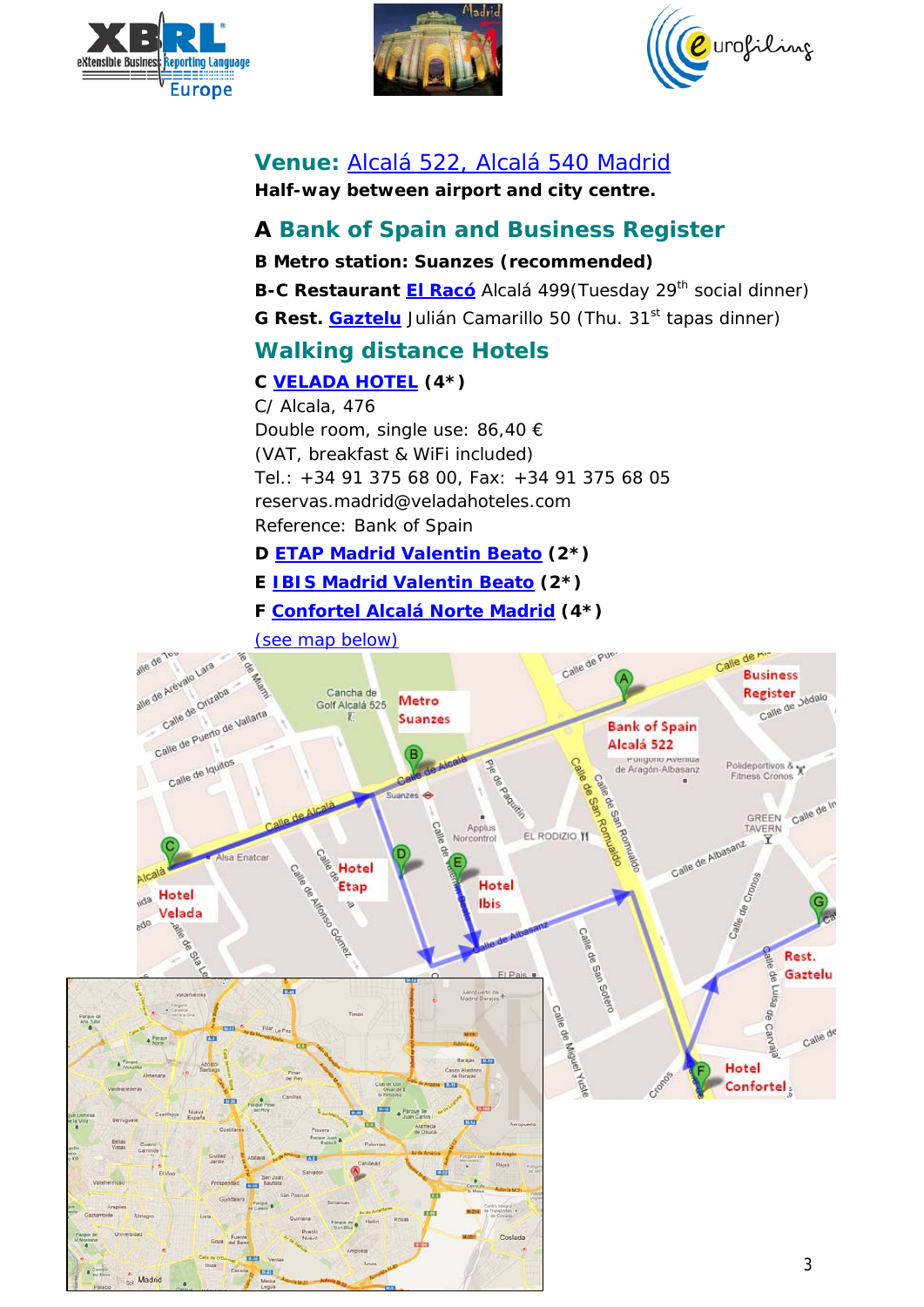





# **City Centre Hotels (7 Km. away)**

#### **B** [HOTEL DE LAS LETRAS](http://www.hoteldelasletras.com/) (4\*)

Gran Vía, 11 Tel: +34 915 237 980 / Fax: +34 915 237 980 info@hoteldelasletras.com Double room: 138,89 € (single use: 120,37 €) WiFi & 1 Breakfast included, 8% VAT not incl. Reference: Bank of Spain

#### **C** [ADA PALACE](http://www.chh.es/ada/) (4\*)

Marqués de Valdeiglesias, 1 (Gran Vía 2) Tel.: +34 917 01 19 19 / Fax: +34 91 521 82 83 adapalace@chh.es Double room: 120€ (single use: 110 €) Breakfast included, 8% VAT & WiFi not included Reference: Bank of Spain

#### **D** [PETIT PALACE HIGH TECH ALCALÁ TORRE](http://www.hthoteles.com/es/hotel-petit-palace-alcala-torre-madrid/) (4\*)

Virgen de los Peligros, 2 Tel.: + 34 915 321 901 / Fax: + 34 915 229 130 alcala@hthoteles.com Single room: 90€, Double room: 98€ WiFi, ADSL & laptop in room (Linux) included Breakfast included, 8% VAT not included Reference: Bank of Spain

#### **E** [HOTEL CATALONIA LAS CORTES](http://www.hoteles-catalonia.com/en/our_hotels/europa/spain/madrid/madrid/hotel_catalonia_las_cortes/index.jsp) (4\*)

Calle del Prado, 6 Tel.: +34.913 89 60 51 / Fax: +34 91 389 60 52 lascortes@hoteles-catalonia.es Double room: 130€ (single use: 110 €) Breakfast & WiFi included, 8% VAT not included Reference: Bank of Spain

#### **H** [PETIT PALACE HIGH TECH ALFONSO XII](http://www.hthoteles.com/en/hotel-petit-palace-alfonso-xii-madrid/) (4\*)

Alfonso XII, 18 (Retiro Green Park) Tel.: + 34 915 221 920 / Fax: + 34 915 218 626 savoy@hthoteles.com Single room: 160€, Double room: 170€ WiFi, ADSL & laptop in room (Linux) included Breakfast included, 8% VAT not included Reference: Bank of Spain